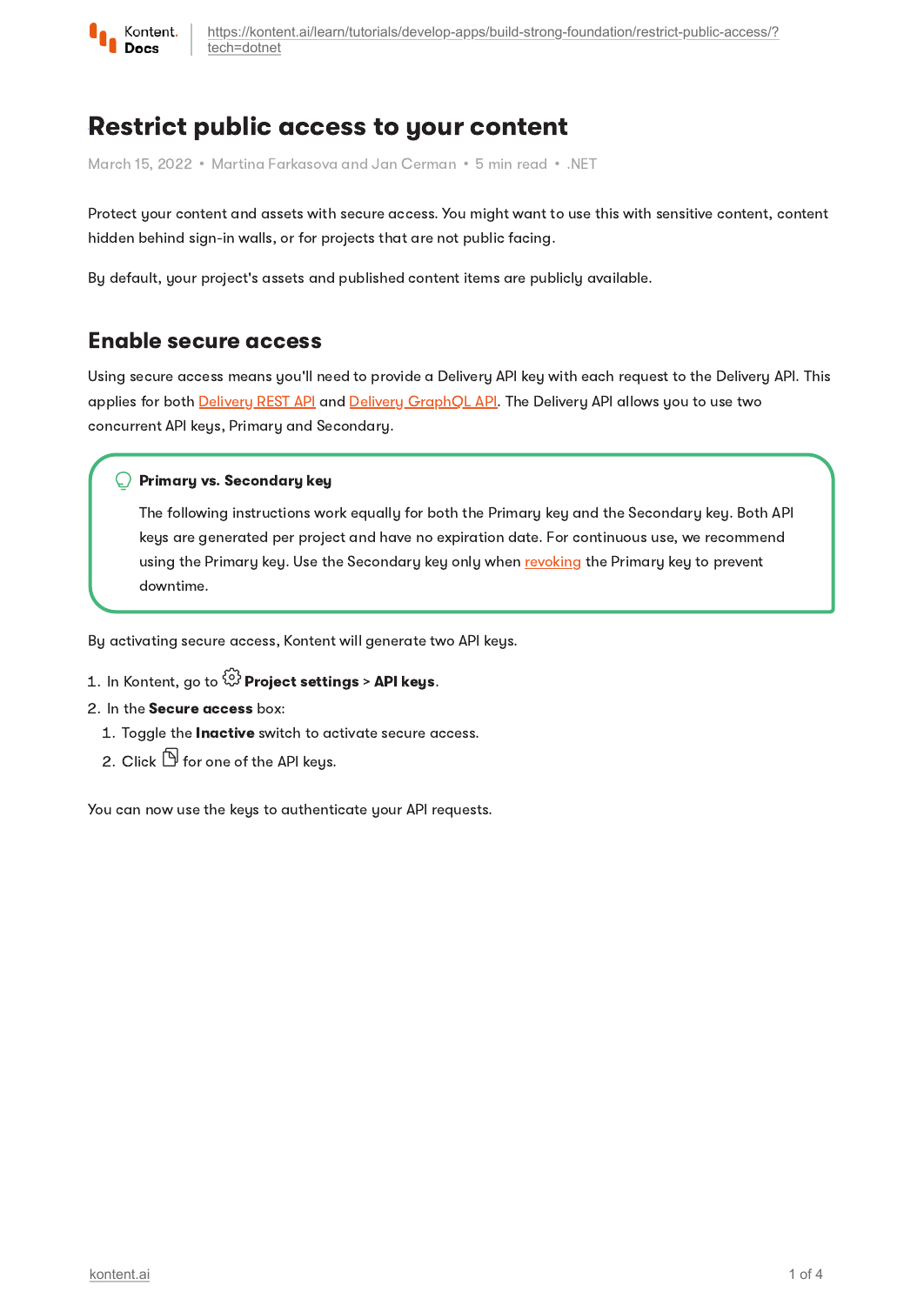

# Secure access

Secure access to your content model and published content items by requiring an API key to be provided with every Delivery API request. Then you can configure your app to control who has access to your content.

Learn more about securing access to your content.

|               | ew0KICAiYWxnIjogIkhTMjU2IiwNCi |  |
|---------------|--------------------------------|--|
| Secondary key |                                |  |
|               |                                |  |

# Authenticate requests

Every request you make must be sent with an API key in the header. The **header uses the following format:** 

We [recommend](#page-3-0) you use the Primary key. The Secondary key is handy in case you need to revoke and rotate the keys.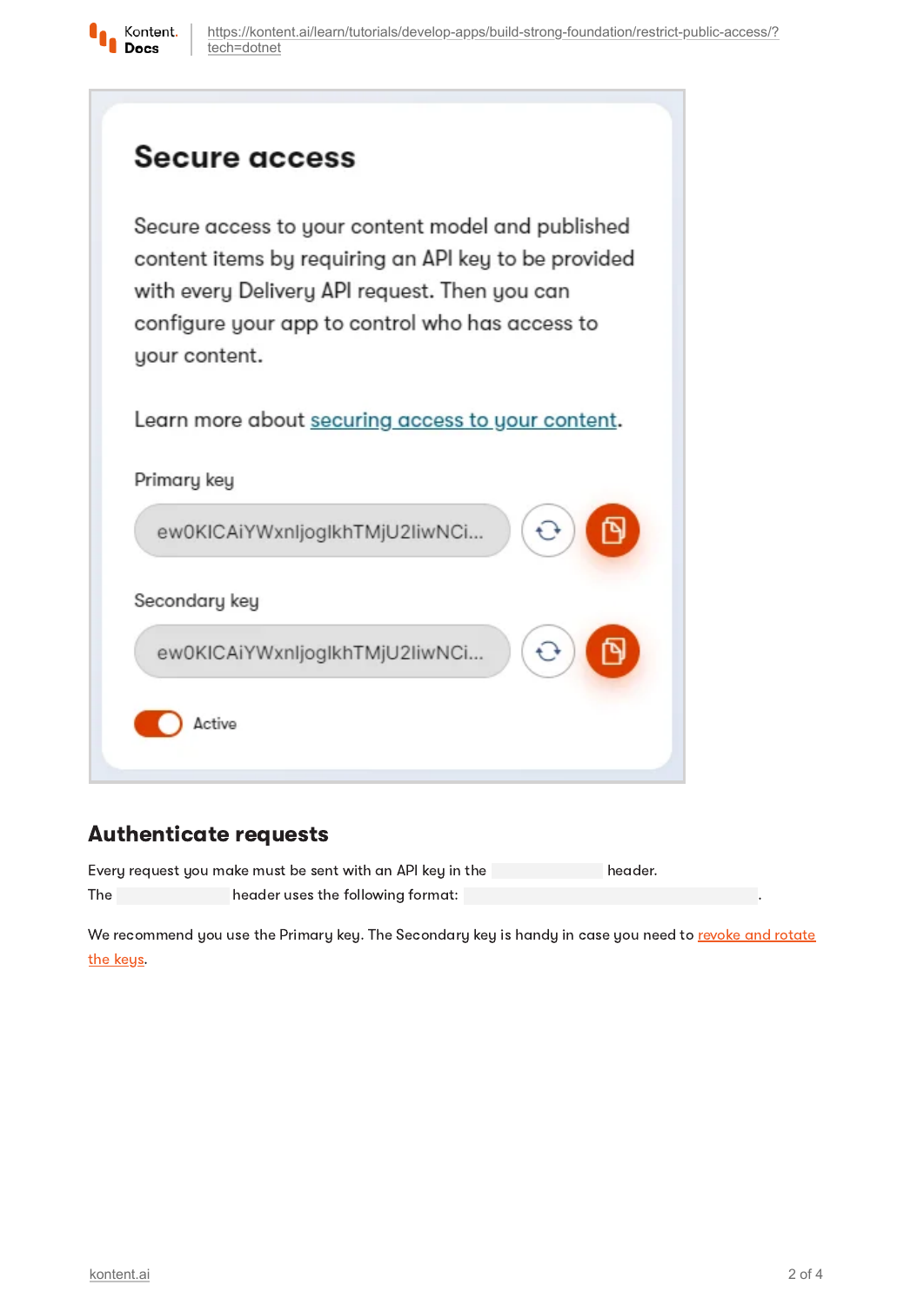

# Retrieve content items securely

### Tips for staying secure

Here are a few tips to help you when using Delivery API with secure access enabled:

- Retrieve content on the server side and NOT client side to prevent leaking your API keys.
- Store your API Keys outside your source code. For example, store them as environment variables. Make sure they're encrypted too.
- Regenerate only one key at a time to prevent downtime.
- Regenerate your API keys periodically. The older a key is, the higher the probability it could have been compromised.

When getting [content](https://kontent.ai/learn/tutorials/develop-apps/get-content/get-content-items/) items, add an API key on top of your requests. For example, the code below shows how to securely retrieve content of an article named My article.

| C# |  |  |  |
|----|--|--|--|
|    |  |  |  |
|    |  |  |  |
|    |  |  |  |
|    |  |  |  |
|    |  |  |  |
|    |  |  |  |
|    |  |  |  |
|    |  |  |  |
|    |  |  |  |
|    |  |  |  |
|    |  |  |  |

After [performing](https://kontent.ai/learn/tutorials/develop-apps/get-content/filter-content-items-examples/) the request, you receive a single content item in the JSON format. You can filter your requests to, for example, retrieve only specific elements or items.

### Retrieve assets securely

With **advanced asset [management](https://kontent.ai/learn/tutorials/manage-kontent/assets/manage-assets/)**, you can restrict access to all your project's assets by requiring an API key. This API keu is different from the API keus in  $\widehat{\mathbb{C}\mathbb{Z}}$  **Proiect settings > API keus.** 

To set up secure access for assets, contact our support and let them know the following: